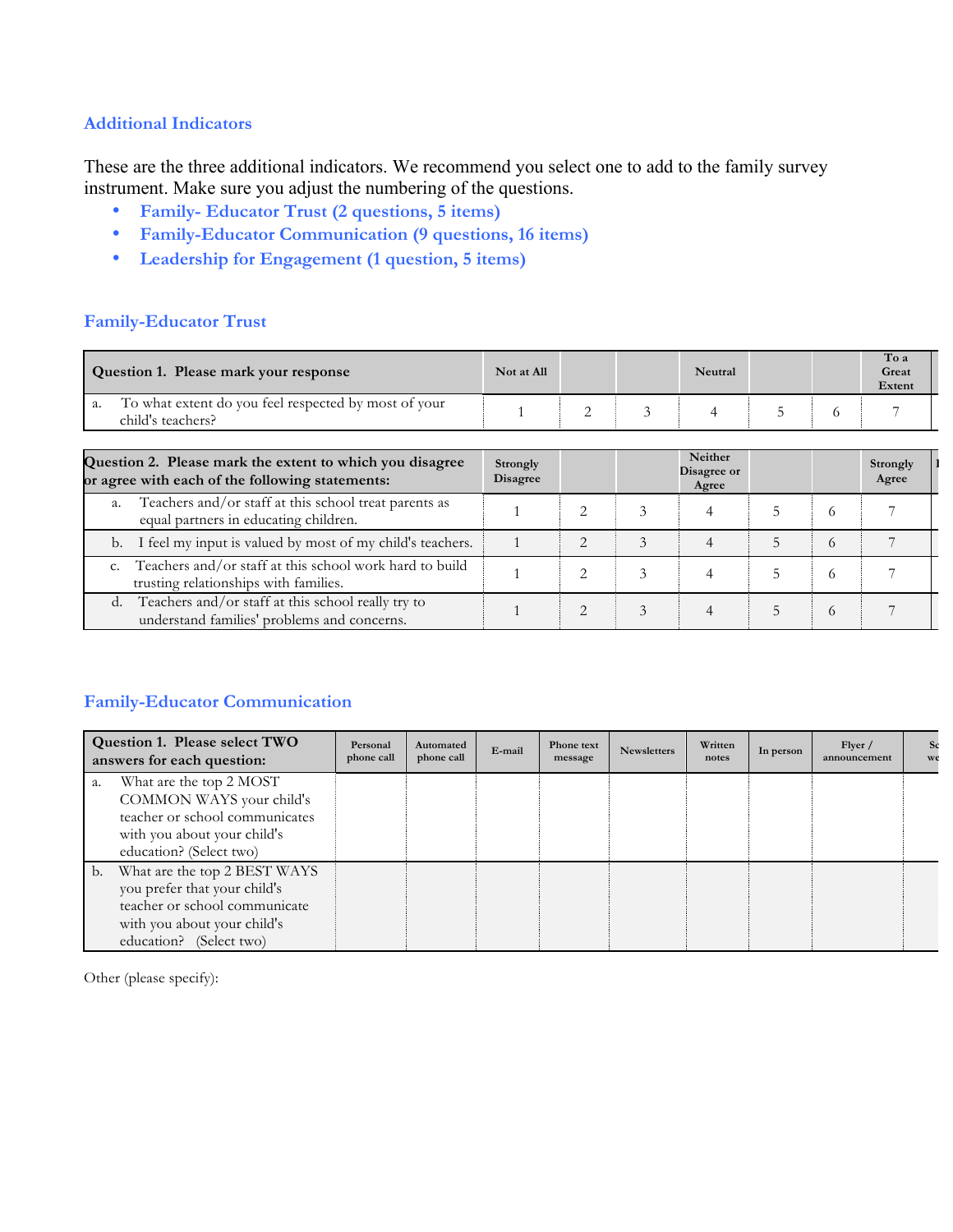**Question 2. My home language is English***.* 



#### **If yes, please continue with question 6.**

| Questions 6. Please mark the extent to which you<br>disagree or agree with each of the following<br>statements: | Strongly<br><b>Disagree</b> |  | Neither<br><b>Disagree</b><br>or Agree |  | Strongly<br>Agree | Ap |
|-----------------------------------------------------------------------------------------------------------------|-----------------------------|--|----------------------------------------|--|-------------------|----|
| I feel my questions or concerns are resolved in an<br>a.<br>appropriate and fair way.                           |                             |  |                                        |  |                   |    |
| This school year, I feel that my child's teacher is<br>b.<br>available when I need to talk to him/her.          |                             |  |                                        |  |                   |    |

| Question 7. Please mark your response                                                                                                                                        | <b>Never</b> | Once | Two or<br>three times<br>a year | Four to Six<br>times a<br>vear | Once a<br>month | About<br>once a<br>week | Almo |
|------------------------------------------------------------------------------------------------------------------------------------------------------------------------------|--------------|------|---------------------------------|--------------------------------|-----------------|-------------------------|------|
| How often have you talked with a teacher or other<br>a.<br>adult at your child's school to share with them<br>important information about your child's academic<br>progress? |              |      |                                 |                                |                 |                         |      |

|    | Question 8. Please mark the extent to which you<br>disagree or agree with each of the following<br>statements:   | Strongly<br><b>Disagree</b> |                | Neither<br><b>Disagree</b><br>Or Agree |          | Strongly<br>Agree |  |
|----|------------------------------------------------------------------------------------------------------------------|-----------------------------|----------------|----------------------------------------|----------|-------------------|--|
| a. | My child's teacher or school helps me understand<br>what I can do to help my child learn.                        |                             |                |                                        |          |                   |  |
| b. | The school helps me to build relationships with<br>families who SHARE my home language and/or<br>culture.        |                             | $\mathfrak{D}$ | 4                                      | $\Omega$ |                   |  |
|    | The school helps me to build relationships with<br>families who DO NOT SHARE my home language<br>and/or culture. |                             | ⌒              | 4                                      | ∩        |                   |  |